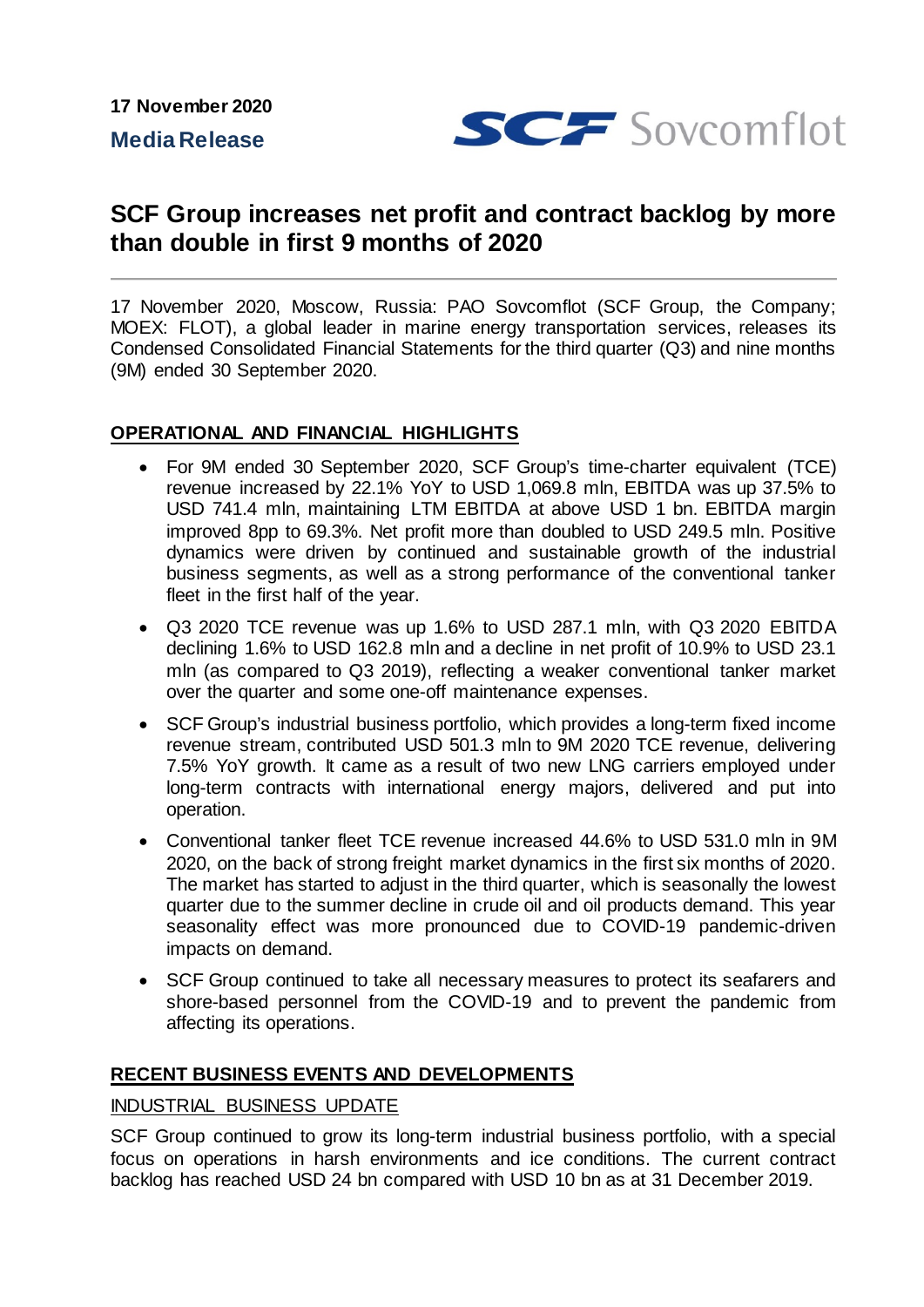Over 2020, SCF Group has, either directly or through its SMART LNG JV with NOVATEK, time chartered 17 icebreaking LNG carriers to Arctic LNG 2, the operator of the eponymous project. 14 of these vessels were time chartered through SMART LNG during 9M 2020: four in January 2020 and ten in September 2020. Further three vessels were time chartered directly by SCF in October 2020. Combined, these 17 time charters add approximately USD 14 bn of contract backlog attributable to SCF Group.

In September 2020, SCF Group took delivery of *SCF Barents*, a new 174,000 cbm LNG carrier. *SCF Barents* is chartered to Shell under a long-term time-charter agreement. A further LNG carrier, *SCF Timmerman*, is scheduled to be delivered and start operations under a long-term time-charter with Shell in Q1 2021.

## CONVENTIONAL TANKER SEGMENTS BUSINESS UPDATE

After reaching record highs in the first half of 2020, the tanker markets came under pressure in Q3 2020. This mainly reflects seasonal volatility: demand in the tanker markets has historically tended to be softer in the summer period and firmer in the winter period, as a result of increased oil consumption in the Northern hemisphere. In addition, this seasonal downswing was further aggravated by a slowdown in demand for oil products on the back of the COVID-19 pandemic, coupled with producers simultaneously cutting oil supply to support prices.

With the newbuilding order book at historic lows, management considers the tanker sector is well positioned for a recovery and that freight rates will respond positively and quickly to any increase in the refining output of oil products, and the return of crude production and shipping to healthy levels.

# **CAPITAL AND FINANCING UPDATE**

#### IPO UPDATE

In October 2020, SCF Group conducted an initial public offering of 408,296,691 newly issued ordinary shares of a nominal value of RUB 1 each, at a price of RUB 105 per ordinary share and listed them on the Moscow Exchange. The total net proceeds of the IPO, after expenses and stabilisation-related buy-back, are RUB 38 bn (equivalent to USD 480 mln as of the date of issue). The free float of SCF Group amounts to 15.6%, and the Russian Federation retains an 82.8% stake. The proceeds of the IPO will be used for general corporate purposes, including investments in new assets, with a focus on industrial projects, decarbonisation and further deleveraging.

#### LIQUIDITY POSITION MANAGEMENT

In October, the Group repaid secured bank loans with an outstanding balance as of the date of prepayment of USD 137.7 mln with scheduled maturity within twelve months from 30 September 2020.

In November 2020, the Group refinanced maturing loan obligations of USD 67.3 mln with existing lenders and further raised a USD 155.0 mln, in an up to eight years project finance facility, for its JV companies with partners NYK and Samudera, established to own and operate two LNG carriers.

SCF credit ratings affirmed in May-July 2020 at current levels by Fitch Ratings (BB+/stable), by Moody's (Ba1/stable), and by S&P (BB+/positive (rating outlook changed from stable).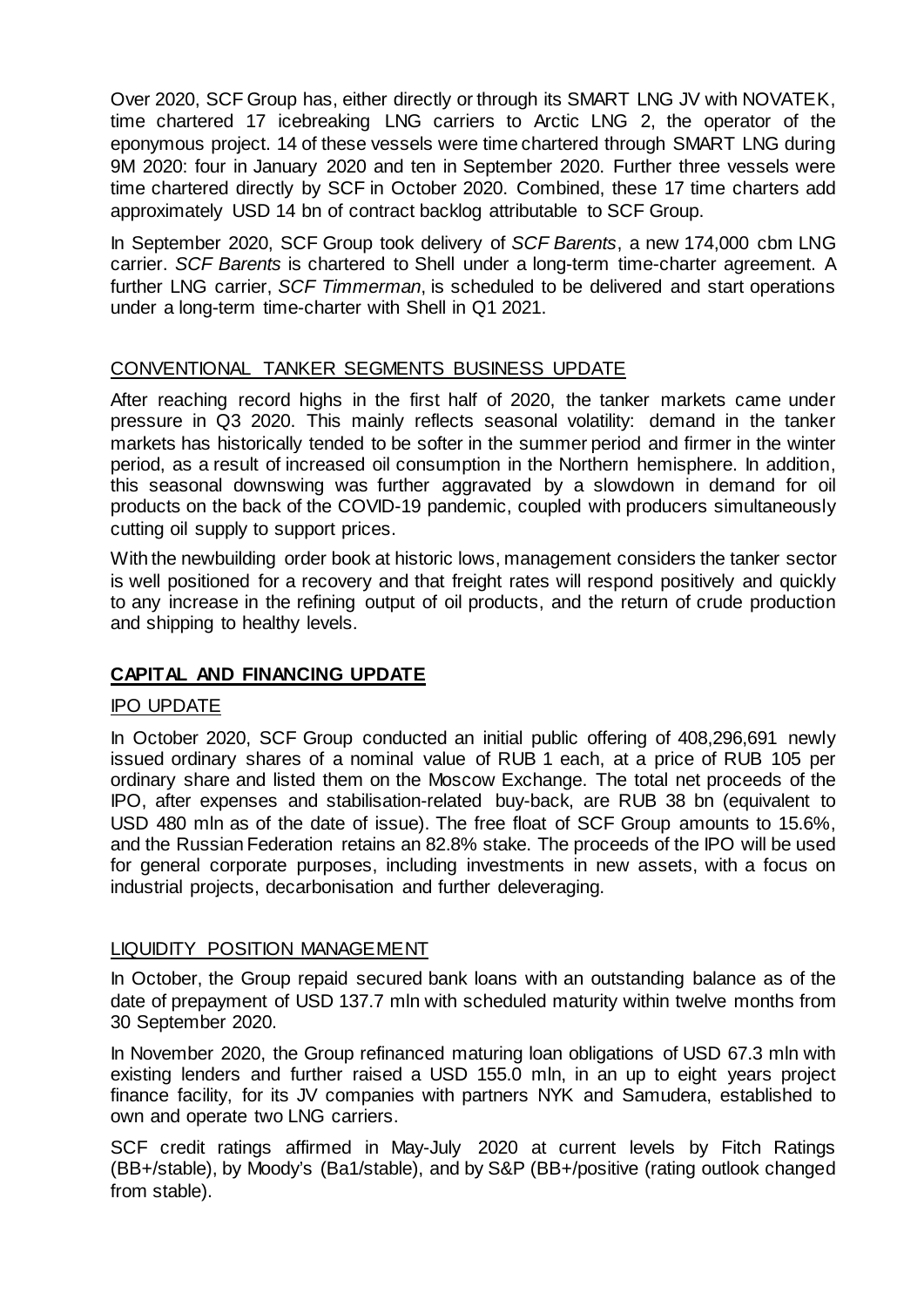### DIVIDEND GUIDANCE

Dividends for the 2019 year of RUB 7,181.0 mln (equivalent to USD 96.8 mln), were declared and paid in August 2020.

SCF targets paying dividends of 50% of its IFRS net profit, and reconfirms its dividend guidance for the year ended 31 December 2020 of USD 225 mln, subject to the Board of Directors and shareholders' approval.

Commenting on the 9M 2020 results, **Igor Tonkovidov**, President and CEO of SCF Group, said:

"SCF demonstrated an exceptionally strong performance with 9 months net profit doubling, compared with last year. Furthermore, the Group was able to secure new industrial business with an additional USD 14 bn of future contracted revenues, booked in the LNG segment just over the past couple of months, fully in line with the Group's strategy. This clearly shows the resilience of Sovcomflot's business model to the pandemic-related operational challenges and to adverse and volatile market conditions. We are on track to achieve the budgetary targets for the full year 2020 and are well equipped to grow the business going forward, with the proceeds from the recent IPO of Sovcomflot shares, maintaining our strong focus on decarbonisation and innovations. I am deeply grateful to the whole of Sovcomflot team at sea and on shore for their efforts and perseverance during these challenging times."

# **CONFERENCE CALL DETAILS**

The Company plans to host a conference call on Tuesday, 17 November 2020 at 4:00 pm (Moscow) / 1:00 PM (London) / 8:00 AM (New York) to discuss its results for 9M and Q3 2020.

Dial in numbers: Russia:

- +7 495 646 9190 (Local access)
- 8 10 8002 867 5011 (Toll free)

Europe (Germany):

- $\bullet$  +49 (0)69 2222 2018 (Local access)
- 0800 101 1732 (Toll free)

UK:

- +44 (0)330 336 9411 (Local access)
- 0800 279 7204 (Toll free)

US:

- +1 646 828 8193 (local access)
- 888 220 8451 (Toll free)

Conference ID: 1129200

Webcast link <https://www.webcast-eqs.com/sovcomflot20201117>

The webcast replay will be available on our web site [www.scf-group.ru](http://www.scf-group.ru/)